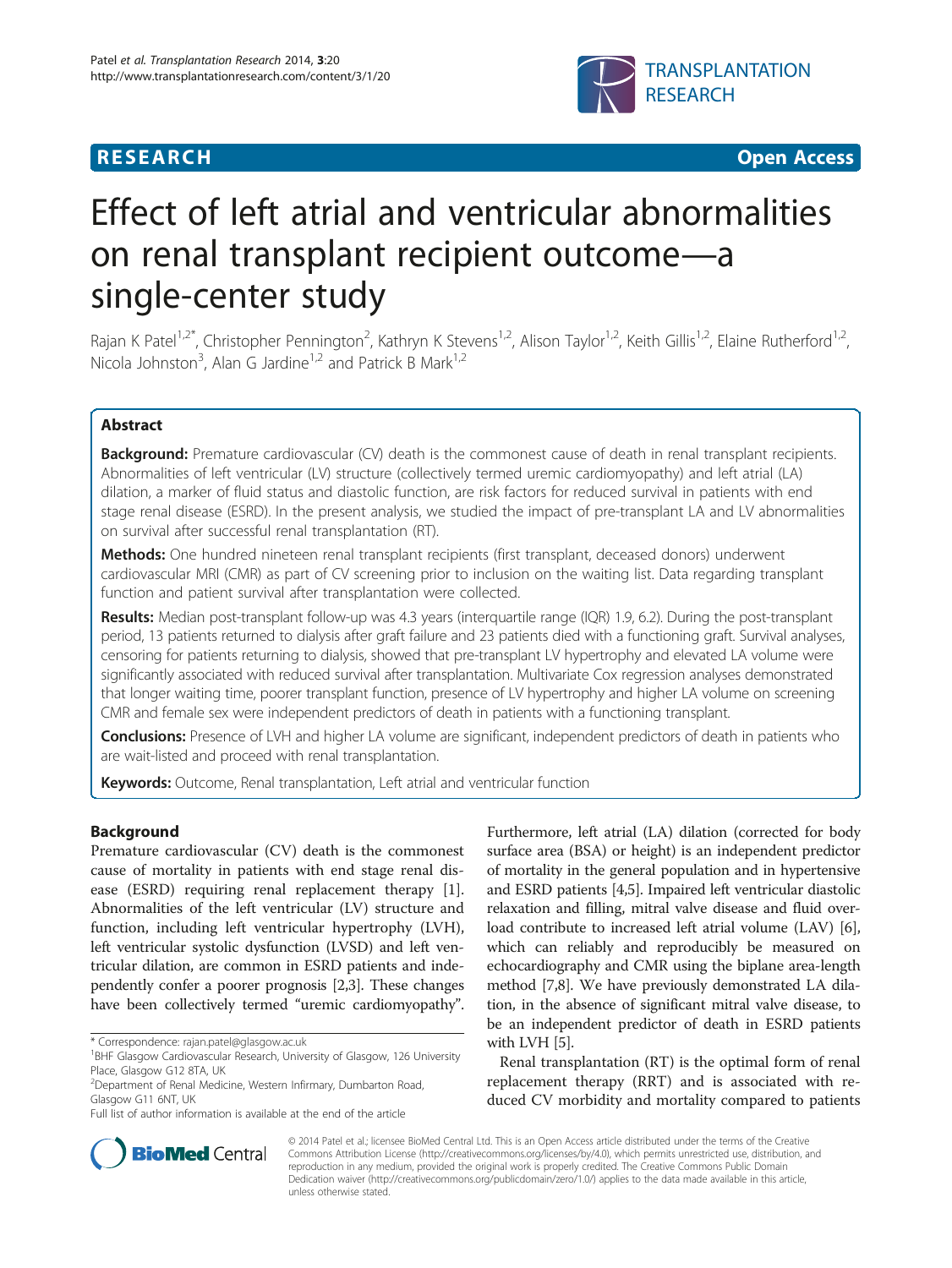who remain on the transplant waiting list [[9](#page-8-0)]. However, CV death is more common in RT recipients (RTRs) compared to the general population even in the presence of good transplant function [[9-11](#page-8-0)]. Attempts to improve CV survival in RTRs have focused on modifying conventional CV risk factors, such as dyslipidemia, diabetes mellitus and hypertension after transplantation with varying degrees of success [\[12\]](#page-8-0). Pre-transplant factors have also been associated with adverse graft and recipient outcome including longer waiting list time, recipient age and greater co-morbidity [[13,14\]](#page-8-0). Presence of uremic cardiomyopathy may be associated with adverse prognosis in RTR, and therapies aimed at reducing LV abnormalities prior to transplantation may help recipient and graft survival [\[3](#page-8-0)]. In addition, very few studies have investigated the effect of LA dilation on RTR survival [\[15\]](#page-8-0).

Initial echocardiography studies demonstrated improved extracellular fluid control and regression of LVH which may account for improved CV outcome in ESRD patients after renal transplantation [\[16](#page-8-0)]. However, echocardiography overestimates LV mass in ESRD patients due to intravascular volume fluctuations, distortion of LV geometry and the reliance of standard estimates of LV mass on chamber diameters. Cardiovascular MRI (CMR) provides more detailed, volume independent, measurement of cardiac structure and is considered the most accurate technique for assessing ventricular dimensions in patients with ESRD. We have previously demonstrated no regression of LV abnormalities in RTRs up to 2.4 years post-transplantation using CMR [\[17\]](#page-8-0); the inference being that reduction in LV mass after transplantation reported by echocardiography is an artefact of normalisation of intravascular volume.

The aim of the current study was to assess the effect of pre-transplant LV and LA abnormalities measured by CMR on post-transplant outcomes.

# Methods

# Patients

Since 2002 [\[18,19](#page-8-0)], we have used CMR as part of the standard assessment of patients for renal transplantation. Patients were referred by transplant nephrologists or surgeons based on previously described criteria [\[19](#page-8-0)]. The renal transplant unit at the Western Infirmary, Glasgow, provides transplant services to a population of 2.8 million people in the west of Scotland. The transplant waiting list has 300–400 patients at any time point; approximately 100–120 new patients are wait-listed and approximately 95 deceased donor adult transplants are performed annually. CMR assessment was performed on 119 patients with CKD stage 5 receiving (hemo- or peritoneal) dialysis who subsequently underwent successful renal transplantation. Only patients receiving their first transplant and grafts from deceased (donation before cardiac death) donors were included in the study. This study was approved by the west of Scotland Research Ethics Committee (as part of previously published studies [[5,19](#page-8-0)]), and all patients gave written, informed consent.

Patients who received a transplant before requiring dialysis were excluded. To ensure that only non-valvular causes of LA dilation were assessed, patients with mild to severe mitral valve disease on echocardiography, based on American Society of Echocardiography guidelines [[20](#page-8-0)], were excluded from the study. No patients suffered a CV event between assessment and transplantation. Date and cause of patient death were detected from electronic patient records.

#### CMR technique and analysis

Non-gadolinium contrast CMR was performed using a 1.5 Tesla MRI scanner (Sonata, Siemens, Erlangan, Germany) with LV mass and function assessed as previously described [\[21\]](#page-8-0). Scans were consistently performed 24 h after the end of the last dialysis session in hemodialysis patients. A fast imaging with steady-state precession (TrueFISP) sequence was used to acquire cine images in long axis planes (vertical long axis, horizontal long axis, left ventricular outflow tract) followed by sequential short axis LV cine loops (8-mm slice thickness, 2-mm gap between slices) from the atrioventicular ring to the apex. Imaging parameters, which were standardised for all subjects, included repetition time (TR)/echo time (TE)/flip angle/ voxel size/field of view  $(FoV) = 3.14$  ms/1.6 ms/60°/2.2 1.3 8.0 mm/340 mm. LV mass was analysed by two observers, blinded to patient clinical characteristics, from short axis cine loops using manual tracing of epicardial and endocardial end-systolic and end-diastolic contours. End-systolic and end-diastolic volumes and LV mass were calculated using analysis software (Argus, Siemens, Erlangen, Germany). LVH was defined as left ventricular mass index (LV mass/body surface area; LVMI) >84.1  $g/m^2$  (male) or >66.8  $g/m^2$  (female), and LVSD was defined as LV ejection fraction (LVEF) <55%. LV dilation was defined as end diastolic volume/body surface area (EDV/ BSA) >111.7 ml/m<sup>2</sup> (male) or 99.3 ml/m<sup>2</sup> (female) or end systolic volume/body surface area (ESV/BSA) >92.8 ml/m<sup>2</sup> (male) or 70.3 ml/m<sup>2</sup> (female) [\[22\]](#page-8-0).

The biplane area-length method for ellipsoid bodies was used [[7\]](#page-8-0) to measure LAV. Horizontal and vertical long axis cine images were used to obtain images of the left atrium at maximal filling. The atrial lengths and areas were measured from both views, and LAV was calculated. LAV was corrected for body surface area (LAV/ BSA). Patients were categorised into two LAV groups according to mean LAV (i.e. low = less than mean LAV and high = greater than or equal to mean LAV). Left atrial appendages were included in these measurements.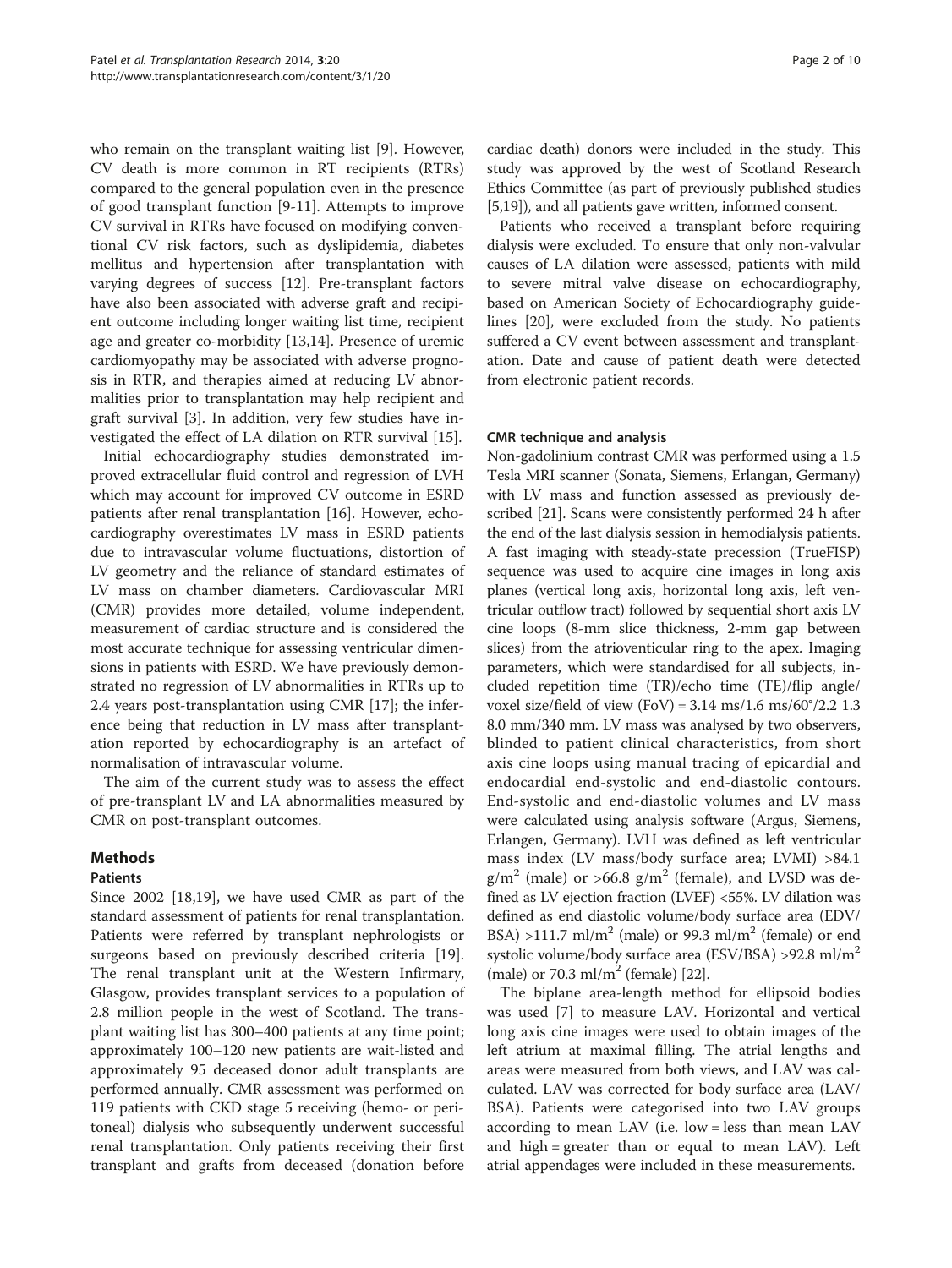#### Mitral valve inflow Doppler velocity measurement

Echocardiography was performed by an experienced echocardiographer using an Acuson Sequoia C512 machine (Siemens Medical, Mountainview, CA, USA). Diastolic function was assessed using pulsed wave Doppler [[23,24\]](#page-8-0) from apical four chamber views to measure the ratio of early (E) to late (A) mitral inflow peak flow velocity (E/A ratio).

#### Clinical and blood result data collection

Demographic information and clinical history were recorded at the time of CMR. Electronic patient record review was performed to retrieve post-transplant information including medication and outpatient clinic systolic and diastolic blood pressure (SBP and DBP, respectively) 60 days prior to the date of censor or patient death. Biochemical and hematological blood results were collected at the time of CMR. In addition, data regarding transplant function (as assessed by serum creatinine) were collected for the 60 days up to the date of death or censor (22nd March 2011) accordingly. Data regarding patients initially listed but subsequently suspended were not available for analyses. Delayed graft function was defined as requirement for hemodialysis within 7 days of transplantation. Indication biopsy findings were used to determine presence of biopsy-proven acute rejection (BPAR) according to standard Banff classification.

#### Statistical analyses

Data are described as mean and standard deviation (for normally distributed data) or median (interquartile range, IQR) for non-normal data. Survival analyses were performed from the time of transplantation and censored for graft failure and return to dialysis. Comparisons of mean survival (±standard deviation) for different cardiac parameters are shown as Kaplan-Meier graphs (with statistical comparison using the log rank test). These data were also analysed by Cox multivariate survival analysis to assess the influence of multiple clinical and cardiac variables on outcome. Variables identified as significantly influential on outcome by univariate analysis were entered into a backward stepwise regression model. All analyses were performed using SPSS v19.0 (SPSS Inc, [www.spss.com](http://www.spss.com)). Log minus log plots of survival were performed to check proportionality assumptions of the Cox model.

# Results

Using data from 402 ESRD patients assessed for renal transplantation between 2002 and 2010, 326 patients were listed for transplantation and 119 underwent renal transplantation. As stated before, these patients were referred for assessment for first donation before cardiac death renal transplant, having been deemed "moderate"

CV risk based on specific criteria [[19\]](#page-8-0) by the referring transplant physician or surgeon.

#### Cardiac assessment parameters

Table [1](#page-3-0) shows patient data gathered at the time of cardiac assessment including mode of RRT, past medical history and cardiac drug history. The mean age at assessment was  $50.5$  ( $\pm 10.2$ ) years and the majority of patients assessed were male (69.7%). Median time from starting dialysis to cardiac assessment was 2.2 years (IQR 0.6, 5.2). There was high prevalence of patients with diabetes (61.3%) and past history of ischemic heart disease (14.3%) who underwent cardiac assessment. As we have demonstrated before, LVH was common (65.5%) on CMR assessment of these patients. CMR data are also shown in Table [1.](#page-3-0) Mean LAV/BSA was  $32.1$  ( $\pm$ 7.7) ml/m<sup>2</sup>.

# Peri- and post-transplant parameters

The median time from cardiac assessment to transplantation was 2.6 years (IQR 1.1, 4.3 years) and time on transplant waiting list was 2.4 (IQR 1.1, 4.2 years). Thirteen (10.9%) patients developed graft failure and returned to dialysis. The median transplant follow-up, censored for return to dialysis, was 4.3 years (IQR 1.9, 6.2 years). Table [2](#page-4-0) shows immunosuppressive therapy for patients at the time of censoring or death. Mean creatinine from 60 days prior to death or censoring was 188 (±38) μmol/l. Forty two (35.3%) RTRs developed delayed graft function (DGF) and sixteen (13.4%) developed biopsyproven acute rejection during follow-up.

# Outcome after transplantation

We initially examined the effect of patient characteristics on outcome in RTRs (Table [1](#page-3-0)). Twenty three RTRs died during the post-transplant follow-up period. Cause of death was cardiac in 9 (39.1%), sepsis in 7 (30.4%), malignancy in 2 (8.7%) and unknown in 3 (13.0%) cases. "Other", non-defined, causes accounted for 2 (8.7%) deaths. There were significant associations between patient death and older age, female sex, past history of cerebrovascular disease and lower serum albumin at the time of cardiac assessment. LAV/BSA was significantly higher in patients who died during follow-up ( $p = 0.01$ ). In addition, longer duration on the deceased donor renal transplant waiting list and poor transplant function prior (60 days) to censor or death were significantly associated with death after transplantation (Table [2](#page-4-0)). There was no significant difference between the rate of angiotensin-converting enzyme inhibitor (ACEI) or angiotensin II receptor blocker (ARB) usage (pre- and post-transplant) between survivors and the patients who died during follow-up.

We investigated the effect of left ventricular and atrial abnormalities detected by CMR on RTR outcome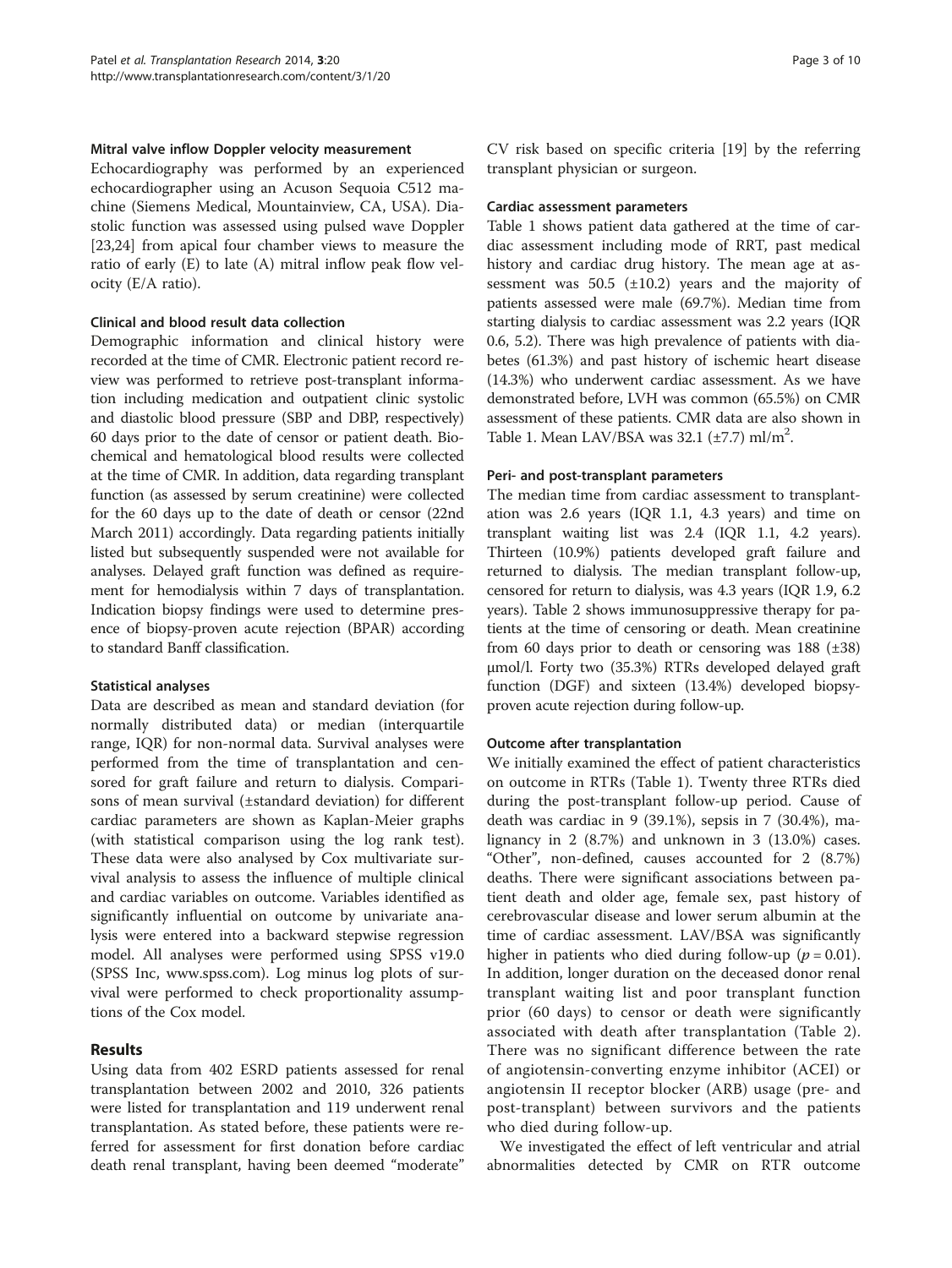#### <span id="page-3-0"></span>Table 1 Demographic, clinical and drug data for patients at pre-transplant cardiac assessment

| Variable                           | <b>Total</b><br>$N = 119$ | Alive<br>$N = 96$ | Dead<br>$N = 23$  | р        |
|------------------------------------|---------------------------|-------------------|-------------------|----------|
| Age at CMR (years)                 | 50.5 ( $\pm$ 10.2)        | 49.8 (±9.7)       | 53.7 (±11.5)      | $0.05*$  |
| Male (%)                           | 83 (69.7)                 | 71 (74.0)         | 12 (52.2)         | $0.04*$  |
| BSA $(m^2)$                        | 1.84 $(\pm 0.3)$          | 1.86 $(\pm 0.3)$  | $1.77 (\pm 0.2)$  | 0.12     |
| BMI ( $kg/m2$ )                    | $25.0 \ (\pm 4.7)$        | 24.9 $(\pm 0.7)$  | 25.4 $(\pm 4.5)$  | 0.12     |
| Systolic BP (mmHg)                 | 138 $(\pm 23)$            | 137 (±23)         | 141 $(\pm 24.2)$  | 0.38     |
| Diastolic BP (mmHg)                | 82 (±12.7)                | $82 (\pm 13)$     | $81 (\pm 13)$     | 0.77     |
| RRT time to CMR (years)            | $2.2$ (0.6, 5.2)          | 1.7(0.7, 3.9)     | $2.5$ (0.6, 5.8)  | 0.57     |
| <b>RRT</b>                         |                           |                   |                   |          |
| HD                                 | 100 (84.0)                | 84 (87.5)         | 16 (69.5)         | 0.91     |
| PD                                 | 19 (16.0)                 | 11(11.4)          | 8 (34.7)          |          |
| Diabetes mellitus                  | 73 (61.3)                 | 61(63.5)          | 12(52.2)          | 0.32     |
| Ischemic heart disease             | 17 (14.3)                 | 13 (13.5)         | 4(17.4)           | 0.64     |
| Heart failure                      | 6(5.0)                    | 5(5.2)            | 1(4.3)            | 0.86     |
| Cerebrovascular disease            | 12(10.1)                  | 6(6.3)            | 6(26.1)           | $0.005*$ |
| Peripheral vascular disease        | 7(5.9)                    | 4(4.2)            | 3(13.0)           | 0.10     |
| Dyslipidemia                       | 34 (28.6)                 | 26 (27.1)         | 8 (34.8)          | 0.46     |
| Smoking                            |                           |                   |                   |          |
| Never                              | 52 (43.7)                 | 44 (45.8)         | 8(34.8)           | 0.14     |
| Current/Ex smoker                  | 67(56.3)                  | 52 (54.2)         | 15 (65.2)         |          |
| Epo receptor agonist               | 92 (77.3)                 | 74 (77.9)         | 18 (78.3)         | 0.97     |
| $\beta$ adrenoceptor blocker       | 40 (33.6)                 | 35 (37.6)         | 5(21.7)           | 0.15     |
| Aspirin                            | 32 (26.9)                 | 26 (28.0)         | 6(26.1)           | 0.86     |
| Warfarin                           | 5(4.2)                    | 2(2.2)            | 3(13.0)           | 0.08     |
| ACEI/ARB pre-transplant            | 25 (21.0)                 | 22 (23.4)         | 3(13.0)           | 0.28     |
| Diuretic                           | 30 (25.2)                 | 24 (25.8)         | 6(26.1)           | 0.98     |
| Calcium channel blocker            | 29 (24.4)                 | 23 (24.7)         | 6(26.1)           | 0.89     |
| a adrenoceptor blocker             | 10(8.4)                   | 9(9.7)            | 1(4.3)            | 0.42     |
| Statin                             | 34 (28.6)                 | 26 (28.0)         | 8 (34.8)          | 0.52     |
| Hemoglobin (g/l)                   | $117 (\pm 17)$            | $117 (\pm 1.7)$   | 117 $(\pm 1.8)$   | 0.97     |
| CRP                                | $6.0$ (4.0, 41.2)         | $6.0$ (4.0, 12.0) | 19 (4.0, 49.5)    | 0.19     |
| Corrected calcium (mmol/l)         | $2.42 \ (\pm 0.4)$        | 2.41 $(\pm 0.4)$  | $2.42 (\pm 0.5)$  | 0.97     |
| Phosphate (mmol/l)                 | $1.67 (\pm 0.4)$          | 1.71 $(\pm 0.4)$  | 1.52 $(\pm 0.5)$  | 0.30     |
| Albumin (q/l)                      | 41.5 $(\pm 4.3)$          | 42.5 $(\pm 3.7)$  | 37.5 $(\pm 4.7)$  | $0.008*$ |
| Ejection fraction (%)              | 66.3 $(\pm 10.2)$         | 66.3 $(\pm 9.5)$  | 66.4 $(\pm 12.3)$ | 0.99     |
| LVSD on MRI (EF $<$ 55%)           | 16 (13.4)                 | 11(11.5)          | 5(21.7)           | 0.19     |
| Myocardial mass/BSA $(q/m^2)$      | 96.4 (±31.7)              | 95.2 (±31.7)      | 101.6 (±32.4)     | 0.38     |
| LVH                                | 78 (65.5)                 | 58 (60.4)         | 20 (87.0)         | 0.16     |
| ESV/BSA $(mI/m2)$                  | $25.1 (\pm 14.8)$         | 72.4 (±25.7)      | 73.5 (±25.2)      | 0.85     |
| EDV/BSA $(mI/m2)$                  | 72.7 (±25.5)              | 24.9 (±13.8)      | 25.9 (±18.9)      | 0.77     |
| LV dilation                        | 14 (13.4)                 | 11(11.5)          | 3(13.0)           | 0.83     |
| LA volume/BSA (ml/m <sup>2</sup> ) | 32.1 $(\pm 7.7)$          | 31.0 $(\pm 6.7)$  | 36.4 $(\pm 9.1)$  | $0.01*$  |

Data are numbers with percentage in parentheses, mean ± standard deviation or median (interquartile range). Tests of significance are t-test (parametric), Mann-Whitney (non-parametric) and Chi-square. Abbreviations: CMR cardiovascular MRI, RRT renal replacement therapy, HD hemodialysis, PD peritoneal dialysis, Epo erythropoietin stimulating agent, ACEI/ARB angiotensin-converting enzyme inhibitor/angiotensin II receptor blocker, BSA body surface area, BMI body mass index.  $p < 0.05$ .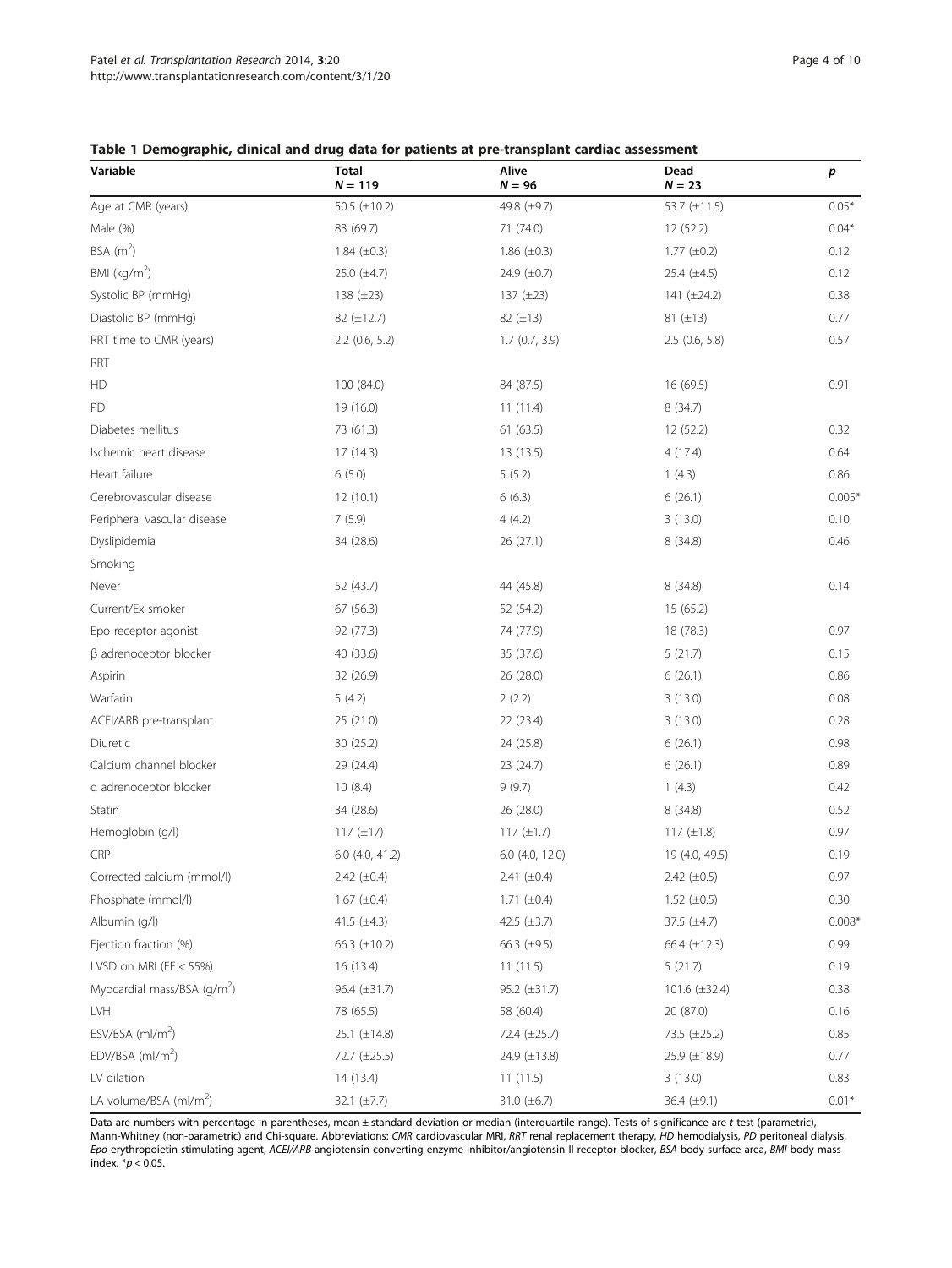<span id="page-4-0"></span>censored for return to dialysis (Figure [1a](#page-5-0)–c). The presence of LVH on CMR at cardiac assessment was significantly associated with a reduction in mean survival time (Figure [1](#page-5-0)a- no LVH  $7.7 \pm 2.0$  years vs. LVH  $6.6 \pm 3.3$ years;  $p = 0.023$ ). The presence of LVSD or LV dilation was not significantly associated with reduction in mean survival time (Figure [1b](#page-5-0)- No LVSD  $7.2 \pm 2.9$  years vs. LVSD  $6.0 \pm 3.4$  years;  $p = 0.19$ . No LV dilation  $7.1 \pm 3.1$ years vs. LV dilation  $6.1 \pm 2.7$  years;  $p = 0.80$ ). Patients were categorised into two groups according to mean LAV/BSA (less than or greater than or equal to 32.1 ml/ m<sup>2</sup>). Higher LAV/BSA was significantly associated with reduced survival time (Figure  $1c - < 32.1$  ml/m<sup>2</sup> 7.2  $\pm$  1.2 years vs. ≥32.1 ml/m<sup>2</sup> 6.1 ± 2.6 years;  $p = 0.009$ ). Compared to patients with normal cardiac stucture or LA dilation alone, there was a trend towards poorer survival in patients with LA dilation and LVH or LVSD, but this did not reach statistical significance (data not shown).

# Survival analyses

Table [3](#page-6-0) shows univariate and multivariate Cox survival analyses for patient clinical and cardiac characteristics at the time of cardiac assessment. Univariate analyses showed that longer time on the deceased donor renal transplant waiting list, poorer transplant function (60 days pre censor), presence of LVH, higher LAV/BSA, female sex, past history of cerebral and peripheral vascular disease, older age at transplantation and development of delayed graft function were significantly associated with death. Multivariate analysis (Table [3\)](#page-6-0) demonstrated that longer time on the renal transplant waiting list, poorer

Table 2 Peri- and post-transplantation data

transplant function, presence of LVH and higher LAV/ BSA, female sex and delayed graft function were independently associated with death after renal transplantation.

# **Discussion**

Renal transplantation is associated with a significant reduction of CV disease in patients with ESRD compared to patients who remain on the renal transplant waiting list [\[10](#page-8-0)]. Nonetheless, RTRs have three- to fivefold increased risk of premature CV morbidity compared to the general population, and CV disease is the leading cause of death and graft loss [[25,](#page-8-0)[26](#page-9-0)]. The pathogenesis of CVD in RTRs differs from the general population in that sudden, presumed arrhythmic, cardiac death and the sequelae of coronary artery disease have similar prevalence. The Assessment of LEscol in Renal Transplantation (ALERT) study demonstrated that, in RTRs, myocardial infarction was dependent upon lipids and conventional risk factors for CAD, whereas the risk factors for sudden cardiac death included renal dysfunction, blood pressure and LVH [\[12](#page-8-0)[,27](#page-9-0)]. In an attempt to prolong post-transplant and graft survival, several studies have identified potential risk factors for CV disease amenable to modification. Most of these studies have focused on post-transplant factors, and few have determined whether modification of risk factors whilst on the transplant waiting list can have significant effect on recipient or graft outcome.

Against this background, we sought to determine factors associated with death after renal transplantation in a cohort of patients who underwent comprehensive CV assessment prior to their inclusion on the deceased

| Variable                           | <b>Total</b>      | Alive             | Dead              | p       |
|------------------------------------|-------------------|-------------------|-------------------|---------|
|                                    | $N = 119$         | $N = 96$          | $N = 23$          |         |
| Age at transplantation (years)     | 53.1 $(\pm 10.5)$ | 52.7 $(\pm 10.0)$ | 55.0 $(\pm 12.2)$ | 0.33    |
| Assessment to transplant (years)   | 2.6(1.1, 4.3)     | $1.3$ (0.8, 3.5)  | 2.6(1.2, 4.3)     | 0.09    |
| Waiting list time (years)          | 2.4(1.1, 4.2)     | 1.8(0.7, 3.5)     | 2.5(1.1, 4.3)     | $0.02*$ |
| Mycophenolic acid                  | 62 (52.1)         | 53 (55.2)         | 9(39.1)           | 0.14    |
| Azathioprine                       | 45 (37.9)         | 31 (32.2)         | 14(60.8)          | 0.07    |
| Prednisolone                       | 119               | 96 (100)          | 23 (100)          |         |
| Tacrolimus                         | 57 (47.9)         | 46 (47.9)         | 11(47.8)          | 0.92    |
| Cyclosporin                        | 45 (37.9)         | 34 (35.4)         | 11(47.8)          | 0.64    |
| Sirolimus                          | 3(2.5)            | 3(3.1)            | 0(0)              |         |
| ACEI/ARB therapy post-transplant   | 22(17.6)          | 20(20.8)          | 2(8.7)            | 0.18    |
| Mean creatinine at censor (µmol/l) | $188 (\pm 38.2)$  | 173 $(\pm 116)$   | $253 (\pm 151)$   | 0.02    |
| Biopsy-proven acute rejection      | 16(13.4)          | 15(15.6)          | 1(4.3)            | 0.15    |
| Delayed graft function             | 42 (35.3)         | 29 (30.2)         | 13(56.5)          | $0.02*$ |

Data are numbers with percentage in parentheses, mean ± standard deviation or median (interquartile range). Tests of significance are t-test (parametric), Mann-Whitney (non-parametric) and Chi-square. ACEI/ARB angiotensin-converting enzyme inhibitor/angiotensin II receptor blocker. \*p < 0.05.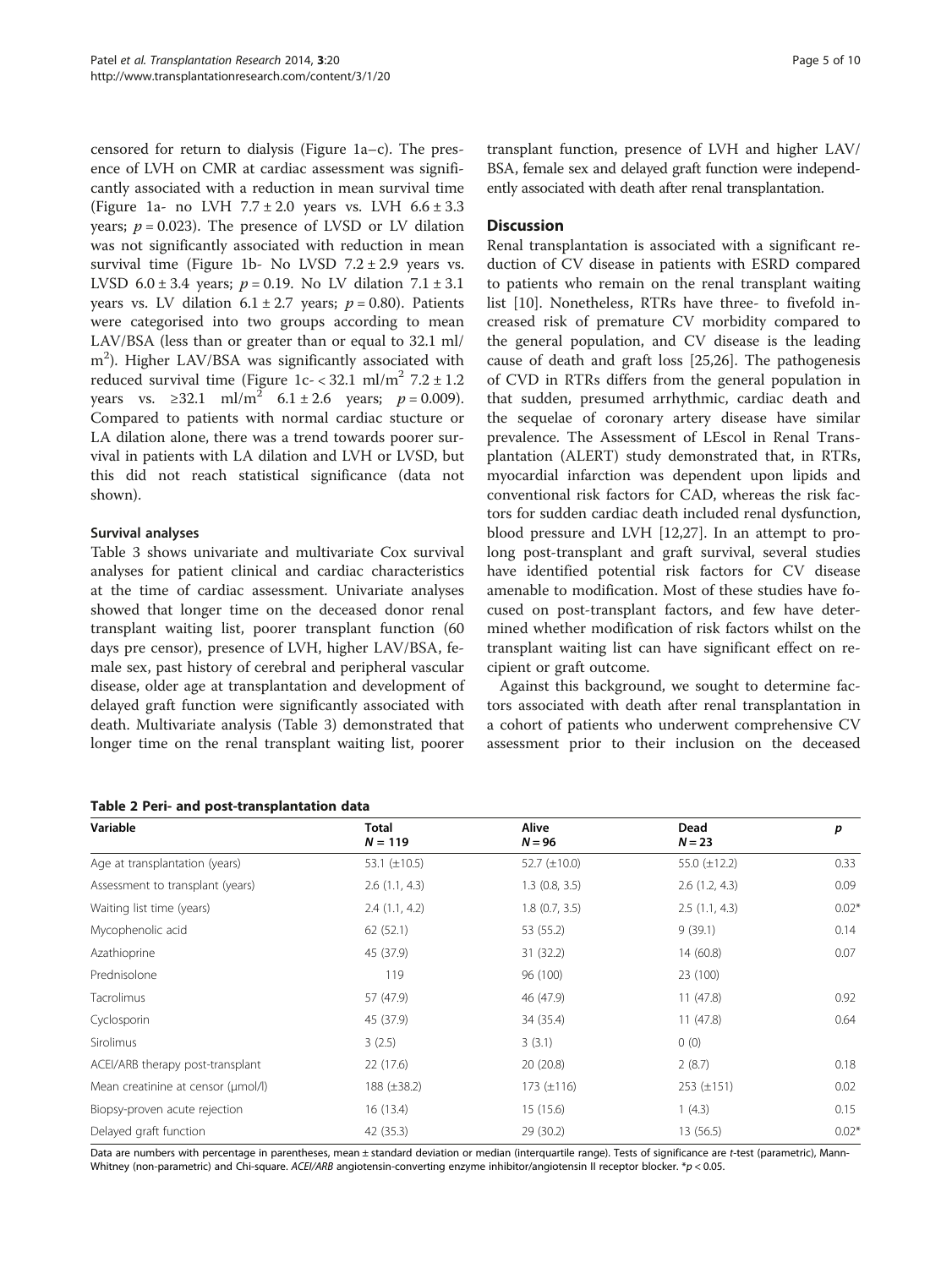<span id="page-5-0"></span>

donor renal transplant waiting list. To minimise confounding factors, only patients receiving their first transplant from deceased donors (death before cardiac death) were included in the analyses. In particular, we investigated the effect of CMR-measured left atrial and ventricular abnormalities on post-transplant survival. These abnormalities have previously been shown to be independent predictors of death in dialysis patients. Although these appear to improve after transplantation when measured by echocardiography [\[2,16\]](#page-8-0), there are no significant reductions in LV mass, function or chamber size assessed by CMR which provides a volume-independent measurement of LV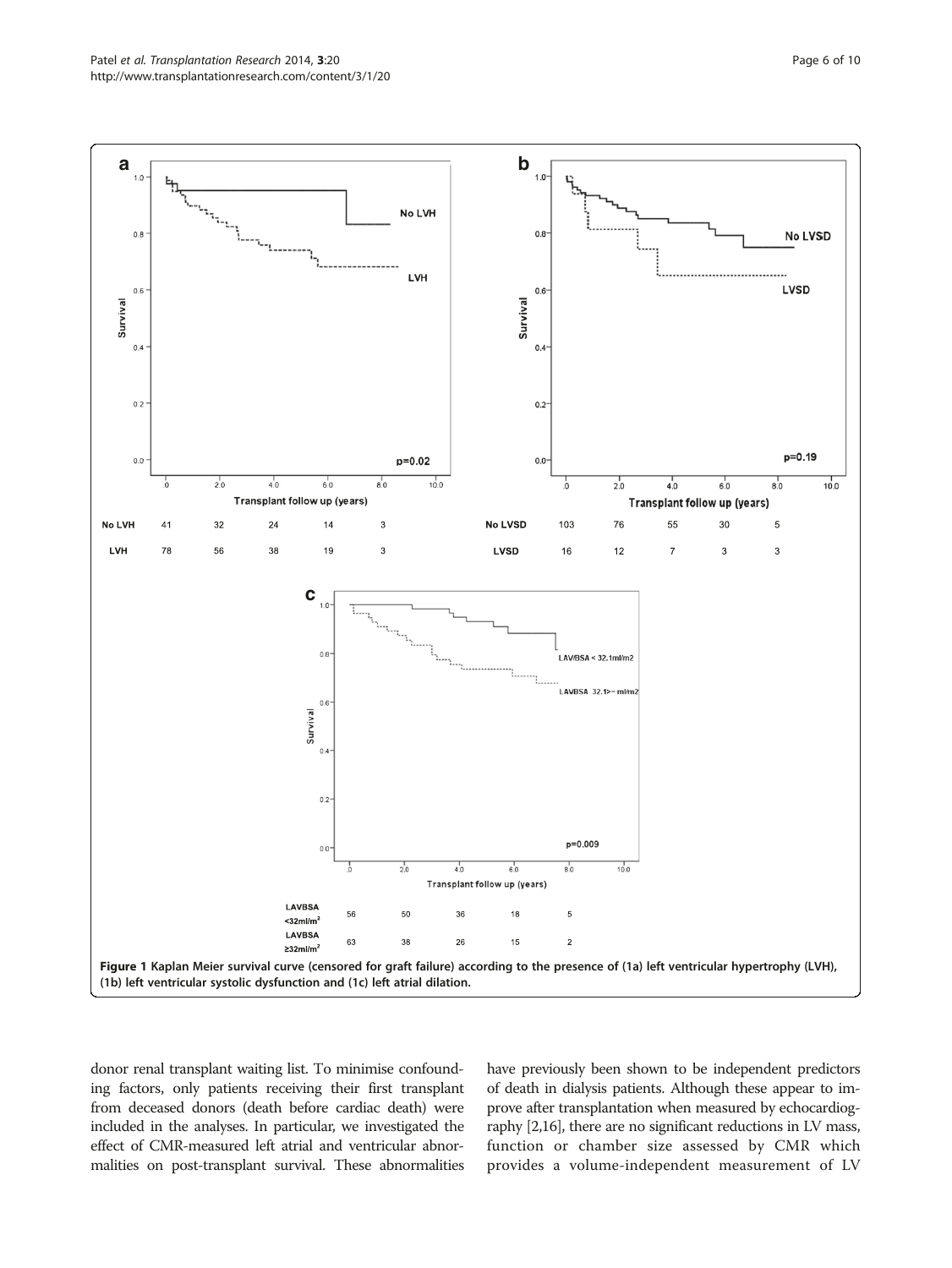| Variable                             | Univariate analyses |                |         | <b>Multivariate analyses</b> |                |            |
|--------------------------------------|---------------------|----------------|---------|------------------------------|----------------|------------|
|                                      | HR                  | 95% CI         | p       | HR                           | 95% CI         | p          |
| Time on waiting list (per year)      | 1.27                | $1.00 - 1.62$  | $0.05*$ | 1.62                         | $1.07 - 1.78$  | $0.02*$    |
| Creatinine (per 10 µmol/l)           | 1.03                | $1.01 - 1.06$  | $0.01*$ | 1.07                         | $1.03 - 1.11$  | $< 0.001*$ |
| LVH                                  | 3.78                | 1.12-12.72     | $0.03*$ | 6.23                         | $1.18 - 22.31$ | $0.004*$   |
| Male                                 | 0.43                | $0.19 - 0.98$  | $0.04*$ | 0.23                         | $0.11 - 0.65$  | $0.02*$    |
| LAV/BSA above 32.1 ml/m <sup>2</sup> | 3.11                | $1.27 - 7.57$  | $0.01*$ | 6.60                         | $1.70 - 18.58$ | $0.02*$    |
| Delayed graft function               | 2.42                | $1.08 - 5.64$  | 0.03    | 3.12                         | $1.02 - 9.57$  | $0.05*$    |
| Cerebrovascular disease              | 6.76                | $2.58 - 17.78$ | $0.05*$ | 3.12                         | $0.91 - 23.7$  | 0.07       |
| Peripheral vascular disease          | 3.36                | $1.00 - 11.37$ | $0.05*$ | 7.38                         | $0.51 - 52.3$  | 0.21       |
| Age at transplantation (per year)    | 1.04                | $1.00 - 1.08$  | $0.05*$ | 1.02                         | $0.96 - 1.26$  | 0.43       |
| BMI (per kg/m <sup>2</sup> )         | 1.02                | $0.94 - 1.12$  | 0.69    |                              |                |            |
| Biopsy-proven acute rejection        | 2.76                | $0.37 - 5.68$  | 0.21    |                              |                |            |
| <b>LVSD</b>                          | 2.38                | $0.88 - 6.47$  | 0.08    |                              |                |            |
| Ischemic heart disease               | 1.33                | $0.45 - 3.91$  | 0.61    |                              |                |            |
| LV dilation                          | 1.16                | $0.34 - 3.90$  | 0.82    |                              |                |            |
| Diabetes mellitus                    | 0.59                | $0.25 - 1.31$  | 0.19    |                              |                |            |
| Heart failure                        | 0.86                | $0.12 - 6.40$  | 0.88    |                              |                |            |
| Current/Ex smoker (ref never)        | 1.58                | $0.67 - 3.72$  | 0.30    |                              |                |            |
| Systolic BP (per mmHg)               | 1.02                | $0.99 - 1.04$  | 0.15    |                              |                |            |
| Diastolic BP (per mmHg)              | 0.98                | $0.94 - 1.02$  | 0.26    |                              |                |            |
| Dyslipidemia                         | 1.67                | $0.71 - 3.99$  | 0.24    |                              |                |            |
| RRT time to CMR (years)              | 0.92                | $0.81 - 1.05$  | 0.21    |                              |                |            |
| Previous RRT type                    |                     |                |         |                              |                |            |
| PD                                   | 1.00                |                |         |                              |                |            |
| HD                                   | 1.29                | $0.17 - 9.79$  | 0.80    |                              |                |            |
| Hemoglobin (per g/dl)                | 0.65                | $0.97 - 1.13$  | 0.13    |                              |                |            |
| Albumin (per g/l)                    | 0.83                | $0.65 - 1.05$  | 0.13    |                              |                |            |
| Phosphate (per mmol/l)               | 0.43                | $0.07 - 2.75$  | 0.37    |                              |                |            |
| Calcium (per mmol/l)                 | 5.45                | $0.11 - 12.54$ | 0.40    |                              |                |            |
| ACEI/ARB therapy pre-transplant      | 0.52                | $0.16 - 1.76$  | 0.29    |                              |                |            |
| ACEI/ARB therapy post-transplant     | 0.42                | $0.10 - 1.80$  | 0.24    |                              |                |            |

<span id="page-6-0"></span>Table 3 Results of univariate and multivariate Cox regression survival analyses of all RTRs; all-cause mortality ( $N = 23$ ) is the dependable variable

Hazard ratios (95% confidence intervals (CI)) are shown. Variables highlighted with (\*) were added to the multivariate Cox model. Abbreviations: LV left ventricle, LVH left ventricular hypertrophy, LVSD left ventricular systolic dysfunction, BMI body mass index, BP blood pressure, RRT renal replacement therapy, PD peritoneal dialysis, HD hemodialysis.  $* p < 0.05$ 

parameters [[17](#page-8-0)]. These observations highlight the challenges of echocardiography and the effect of intravascular (and hence intraventricular) volume status when assessing LV parameters of ESRD patients including transplant recipients [[28](#page-9-0)].

# Left ventricular abnormalities

Our data demonstrate that the presence of LVH at cardiac assessment was an independent predictor of death after renal transplantation. In addition, the presence of LVH was significantly associated with poorer survival

(Figure [1a](#page-5-0)). Thus, LVH may be a potential therapeutic target to improve survival after transplantation. Unfortunately, interventions shown to regress LVH in patients with normal renal function are less successful in ESRD subjects. LVH after transplantation is associated with pre- and post-transplant hypertension (which is common and severe in RTRs even when graft function is good), side effects of immunosuppressive agents, extracellular fluid overload and vascular stiffness [\[29\]](#page-9-0). These features increase LV preload and afterload to varying degrees resulting in alteration in chamber stress (pressure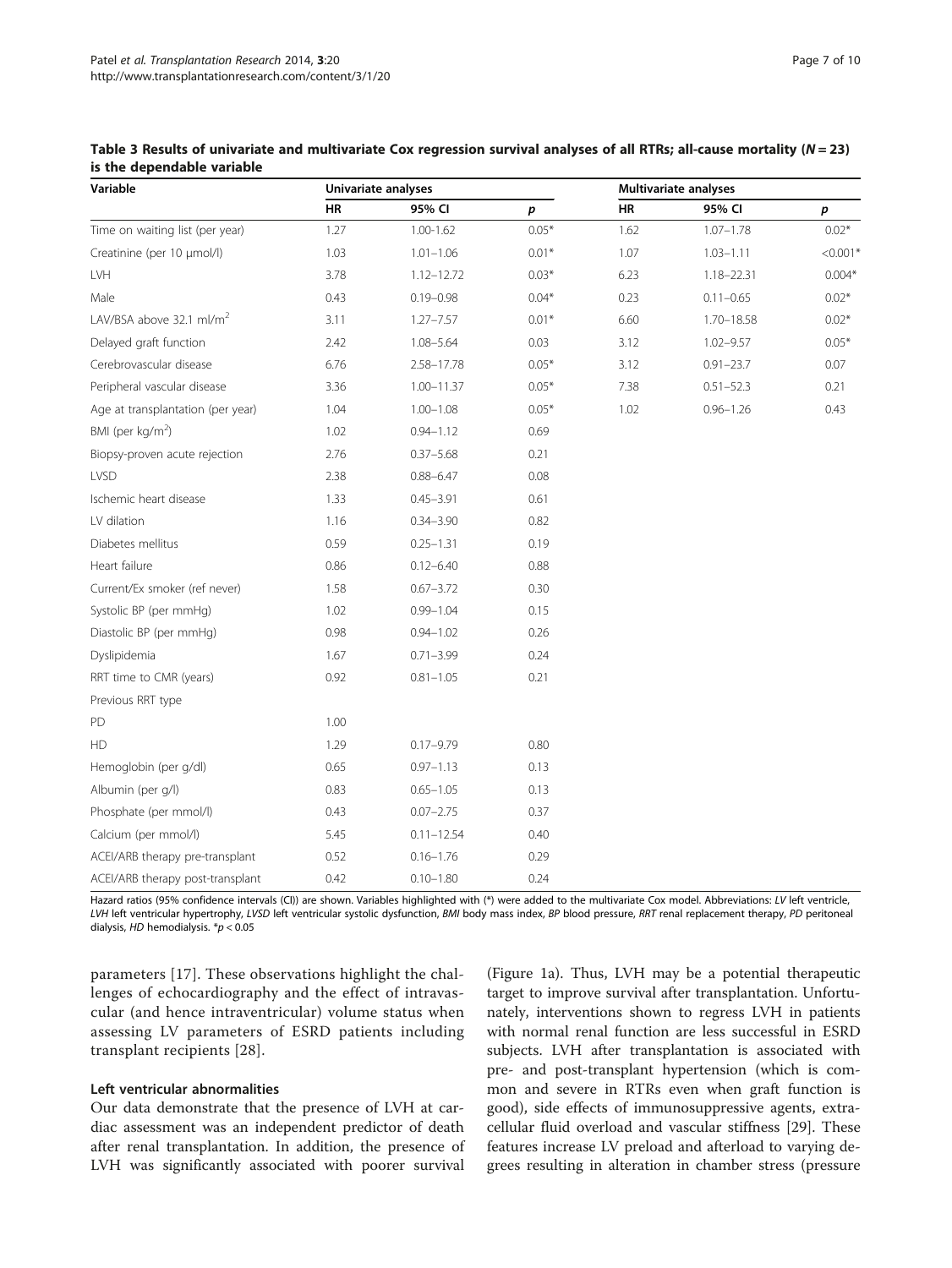and volume) and stimulation of LV wall architectural changes. In this study, left ventricular systolic dysfunction and dilation were not significantly associated with death or reduced survival time (Table [3](#page-6-0) and Figure [1](#page-5-0)b, c), and this is most likely due to a small number of candidates with these abnormalities who subsequently received a renal transplant. Moreover, in a previous study of cardiac screening, we found that the presence of severe cardiac abnomalities often resulted in patients not being listed for transplantation [[19\]](#page-8-0).

Attempts to reduce LV mass and improve CV outcome after transplantation have aimed to control blood pressure. In a small randomised control trial investigating the effect of ACEI on long-term outcome of RTRs, treatment was significantly associated with better CV and general outcome with no significant adverse effects to transplant function [[30\]](#page-9-0). In our study, treatment with ARB/ACEI before or after transplantation was not significantly associated with RTR survival (Tables [1](#page-3-0), [2](#page-4-0) and [3\)](#page-6-0). Furthermore, modification of immunosuppressive regimen (including early withdrawal of glucocorticoid therapy, minimisation of calcineurin antagonists) has been successful with significant reduction in blood pressure [[31,32](#page-9-0)], although it is unclear whether this will have an effect on CV survival. More recently, the use of sirolimus, in place of CNIs, was associated with regression of LVH [\[33](#page-9-0),[34\]](#page-9-0) in a small non-randomised trial in RTRs. In addition, initial results from the BENEFIT trial (belatacept versus high-dose cyclosporin), looking at blood pressure, lipids and NODAT showed that patients on belatacept had an improved metabolic risk profile at 12 months [\[35](#page-9-0)]. In general, transplant clinicians and transplant recipients may be reluctant to change immunosuppressive regimen or implement specific antihypertensive therapy to achieve blood pressure control, because of the perceived immunological and vascular risk and possibility of jeopardising graft function. Newer strategies to control blood pressure in RTRs may allow sustained blood pressure control, improve LV parameters and reduce post transplant mortality without the need for a significant change to medications.

# Left atrial dilation

We have previously shown that LA dilation measured by CMR confers poorer prognosis in hemodialysis patients with LVH and no significant mitral valve disease. Elevated LA volumes are a consequence of chronic elevated ventricular filling pressures, impaired LV relaxation during diastole (diastolic dysfunction) and volume overload in dialysis patients. However, in RTRs, fluid overload is avoided and improved due to good graft function and physiological response to euvolemia.

In this study, LA dilation before transplantation was significantly associated with reduced post-transplant survival. Furthermore, elevated LAV was associated with death independently from LVH. Taken together, these data suggest LA changes (associated with chronic abnormalities of ventricular and atrial pressure) and its adverse effect on prognosis may persist after transplantation despite improvement in fluid status. Moreover, LA dilation is identified as a potentially remediable risk factor, perhaps by the use of strategies that improve LV compliance and associated diastolic dysfunction.

In both living and deceased donor renal transplantation, time spent on the transplant waiting list is independently associated with adverse outcome after transplantation [[13\]](#page-8-0). Unfortunately, this is unlikely to change as attempts to reduce waiting list times for deceased donor transplantation have been unsuccessful due to the discrepancy between kidney transplant demand and organ supply. However, strategies to reduce waiting time by, for example, living donation and pre-emptive transplantation are likely to have long-term benefits. Poorer graft function, measured by mean serum creatinine in the preceding 60 days prior to censor, was independently associated with post-transplant death. However, it is difficult to determine from these data whether this was a significant causative factor to death or a marker of worsening morbidity. Finally, female sex was an independent predictor of adverse outcome in this study, and this is most likely due to the low number of women in our cohort who subsequently underwent transplantation. Compared to other studies, the rates of graft loss and patient death were higher, most likely reflecting higher degree of co-morbidity in patients referred for CV assessment.

This study has limitations. The time from CV assessment to transplantation was not consistent and may act as a confounder for prognostic cardiovascular modelling. In addition, there is a lack of post-transplant LV and LA data. However, our previous study demonstrating no changes in CMR measured LV dimensions after transplantation suggests that abnormalities present at assessment prior to transplantation persist during the follow-up of RTRs [[9\]](#page-8-0).

The aim of this study was to highlight potentially modifiable CV risk factors before and after transplantation. Newer strategies are required to improve uremic cardiomyopathy and LA abnormalities in patients with advanced stages of chronic kidney disease, given its effect on patient outcome even after renal transplantation. However, the presence of LVH or LA dilation at the time of CV assessment should not act as a barrier to transplant listing given that renal transplantation is one of the few interventions reliably shown to improve outcomes in patients with CKD 5 [[9\]](#page-8-0).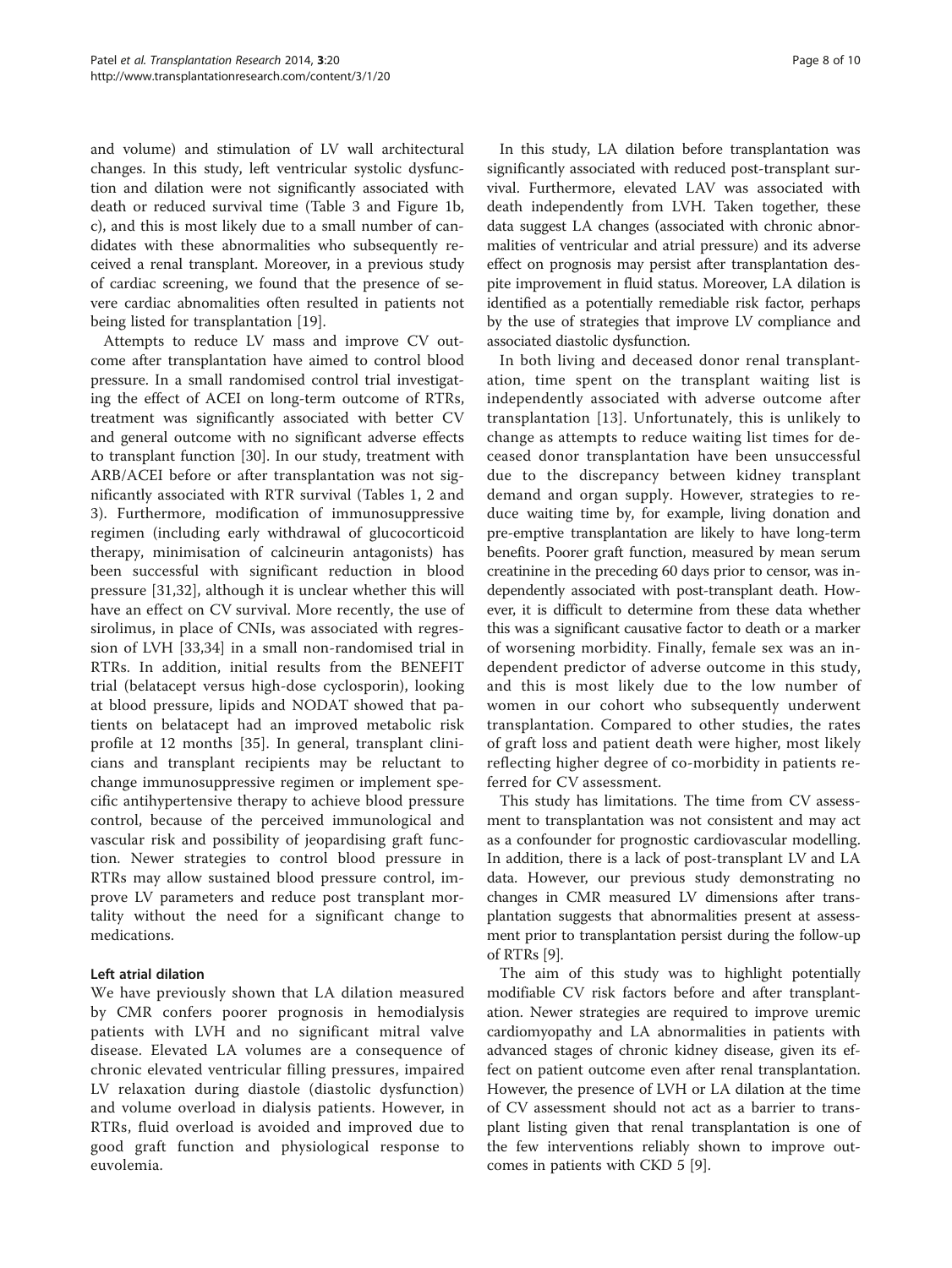#### <span id="page-8-0"></span>Conclusions

In conclusion, the presence of LVH and LA dilation are significant predictors of death in patients who are listed and subsequently proceed with renal transplantation. Future studies should target LA dilation and LVH prevention and progression whilst awaiting renal transplantation in an attempt to reduce CV mortality in the long-term follow-up of these patients.

#### **Abbreviations**

CV: Cardiovascular; LV: Left ventricle; LA: Left atrial; CMR: Cardiovascular MRI; ESRD: End stage renal disease; LVSD: Left ventricular systolic dysfunction; LVH: Left ventricular hypertrophy; BSA: Body surface area; RRT: Renal replacement therapy; RTR: Renal transplant recipients.

#### Competing interests

The authors declare that they have no competing interests.

#### Authors' contributions

RKP, CP, KKS, NJ, AJ and PBM participated in the research design, writing the paper and data analysis. AT, KG and ER participated in writing the paper and data analysis. All authors read and approved the final manuscript.

#### Acknowledgements

This study was supported by the Darlinda's Charity for Renal Research. Rajan Patel (FS/08/030/24993) is funded by the British Heart Foundation and Academy of Medical Sciences.

#### Author details

<sup>1</sup>BHF Glasgow Cardiovascular Research, University of Glasgow, 126 University Place, Glasgow G12 8TA, UK. <sup>2</sup>Department of Renal Medicine, Western Infirmary, Dumbarton Road, Glasgow G11 6NT, UK. <sup>3</sup>Department of Cardiology, Western Infirmary, Dumbarton Road, Glasgow, G11 6NT, UK.

#### Received: 28 September 2014 Accepted: 4 November 2014 Published online: 03 December 2014

#### References

- 1. Baigent C, Burbury K, Wheeler D: Premature cardiovascular disease in chronic renal failure. Lancet 2000, 356:147–152.
- Parfrey PS, Foley RN, Harnett JD, Kent GM, Murray DC, Barre PE: Outcome and risk factors for left ventricular disorders in chronic uraemia. Nephrol Dial Transplant 1996, 11:1277–1285.
- 3. McGregor E, Jardine AG, Murray LS, Dargie HJ, Rodger RS, Junor BJ, McMillan MA, Briggs JD: Pre-operative echocardiographic abnormalities and adverse outcome following renal transplantation. Nephrol Dial Transplant 1998, 13:1499–1505.
- 4. Tripepi G, Benedetto FA, Mallamaci F, Tripepi R, Malatino L, Zoccali C: Left atrial volume monitoring and cardiovascular risk in patients with end-stage renal disease: a prospective cohort study. J Am Soc Nephrol 2007, 18:1316–1322.
- 5. Patel RK, Jardine AG, Mark PB, Cunningham AF, Steedman T, Powell JR, McQuarrie EP, Stevens KK, Dargie HJ, Jardine AG: Association of left atrial volume with mortality among ESRD patients with left ventricular hypertrophy referred for kidney transplantation. Am J Kidney Dis 2010, 55:1088–1096.
- 6. Abhayaratna WP, Seward JB, Appleton CP, Douglas PS, Oh JK, Tajik AJ, Tsang TS: Left atrial size: physiologic determinants and clinical applications. J Am Coll Cardiol 2006, 47:2357–2363.
- Lang RM, Bierig M, Devereux RB, Flachskampf FA, Foster E, Pellikka PA, Picard MH, Roman MJ, Seward J, Shanewise J, Solomon S, Spencer KT, St John Sutton M, Stewart W: Recommendations for chamber quantification. Eur J Echocardiogr 2006, 7:79–108.
- 8. Sievers B, Kirchberg S, Addo M, Bakan A, Brandts B, Trappe HJ: Assessment of left atrial volumes in sinus rhythm and atrial fibrillation using the biplane area-length method and cardiovascular magnetic resonance imaging with TrueFISP. J Cardiovasc Magn Reson 2004, 6:855-863.
- 9. Meier-Kriesche HU, Schold JD, Srinivas TR, Reed A, Kaplan B: Kidney transplantation halts cardiovascular disease progression in patients with end-stage renal disease. Am J Transplant 2004, 4:1662–1668.
- 10. Wolfe RA, Ashby VB, Milford EL, Ojo AO, Ettenger RE, Agodoa LY, Held PJ, Port FK: Comparison of mortality in all patients on dialysis, patients on dialysis awaiting transplantation, and recipients of a first cadaveric transplant. N Engl J Med 1999, 341:1725–1730.
- 11. Kasiske BL: Risk factors for accelerated atherosclerosis in renal transplant recipients. Am J Med 1988, 84:985–992.
- 12. Holdaas H, Fellström B, Cole E, Nyberg G, Olsson AG, Pedersen TR, Madsen S, Grönhagen-Riska C, Neumayer HH, Maes B, Ambühl P, Hartmann A, Staffler B, Jardine AG: Long-term cardiac outcomes in renal transplant recipients receiving fluvastatin: the ALERT extension study. Am J Transplant 2005, 5:2929–2936.
- 13. Meier-Kriesche HU, Kaplan B: Waiting time on dialysis as the strongest modifiable risk factor for renal transplant outcomes: a paired donor kidney analysis. Transplantation 2002, 74:1377–1381.
- 14. Arend SM, Mallat MJ, Westendorp RJ, van der Woude FJ, van Es LA: Patient survival after renal transplantation; more than 25 years follow-up. Nephrol Dial Transplant 1997, 12:1672–1679.
- 15. Kainz A, Goliasch G, Wiesbauer F, Binder T, Maurer G, Nesser HJ, Mascherbauer R, Ebner C, Kramar R, Wilflingseder J, Oberbauer R: Left atrial diameter and survival among renal allograft recipients. Clin J Am Soc Nephrol 2013, 8:2100–2105.
- 16. Montanaro D, Gropuzzo M, Tulissi P, Vallone C, Boscutti G, Mioni R, Risaliti A, Baccarani U, Adani GL, Sainz M, Lorenzin D, Bresadola F, Mioni G: Effects of successful renal transplantation on left ventricular mass. Transplant Proc 2005, 37:2485–2487.
- 17. Patel RK, Mark PB, Johnston N, McGregor E, Dargie HJ, Jardine AG: Renal transplantation is not associated with regression of left ventricular hypertrophy: a magnetic resonance study. Clin J Am Soc Nephrol 2008, 3:1807–1811.
- 18. Mark PB, Johnston N, Groenning BA, Foster JE, Blyth KG, Martin TN, Steedman T, Dargie HJ, Jardine AG: Redefinition of uremic cardiomyopathy by contrast-enhanced cardiac magnetic resonance imaging. Kidney Int 2006, 69:1839–1845.
- 19. Patel RK, Mark PB, Johnston N, McGeoch R, Lindsay M, Kingsmore DB, Dargie HJ, Jardine AG: Prognostic value of cardiovascular screening in potential renal transplant recipients: a single-center prospective observational study. Am J Transplant 2008, 8:1673–1683.
- 20. Bonow RO, Carabello BA, Kanu C, de Leon AC Jr, Faxon DP, Freed MD, Gaasch WH, Lytle BW, Nishimura RA, O'Gara PT, O'Rourke RA, Otto CM, Shah PM, Shanewise JS, Smith SC Jr, Jacobs AK, Adams CD, Anderson JL, Antman EM, Faxon DP, Fuster V, Halperin JL, Hiratzka LF, Hunt SA, Lytle BW, Nishimura R, Page RL, Riegel B: ACC/AHA 2006 guidelines for the management of patients with valvular heart disease: a report of the American College of Cardiology/American Heart Association Task Force on Practice Guidelines (writing committee to revise the 1998 Guidelines for the Management of Patients With Valvular Heart Disease): developed in collaboration with the Society of Cardiovascular Anesthesiologists: endorsed by the Society for Cardiovascular Angiography and Interventions and the Society of Thoracic Surgeons. Circulation 2006, 114:e84–e231.
- 21. Stewart GA, Mark PB, Johnston N, Foster JE, Cowan M, Rodger RS, Dargie HJ, Jardine AG: Determinants of hypertension and left ventricular function in end stage renal failure: a pilot study using cardiovascular magnetic resonance imaging. Clin Physiol Funct Imaging 2004, 24:387–393.
- 22. Alfakih K, Plein S, Thiele H, Jones T, Ridgway JP, Sivananthan MU: Normal human left and right ventricular dimensions for MRI as assessed by turbo gradient echo and steady-state free precession imaging sequences. J Magn Reson Imaging 2003, 17:323–329.
- 23. Appleton CP, Jensen JL, Hatle LK, Oh JK: Doppler evaluation of left and right ventricular diastolic function: a technical guide for obtaining optimal flow velocity recordings. J Am Soc Echocardiogr 1997, 10:271–292.
- 24. Nagueh SF, Appleton CP, Gillebert TC, Marino PN, Oh JK, Smiseth OA, Waggoner AD, Flachskampf FA, Pellikka PA, Evangelisa A: Recommendations for the evaluation of left ventricular diastolic function by echocardiography. Eur J Echocardiogr 2009, 10:165-193.
- 25. Kasiske BL, Malik MA, Herzog CA: Risk-stratified screening for ischemic heart disease in kidney transplant candidates. Transplantation 2005, 80:815–820.